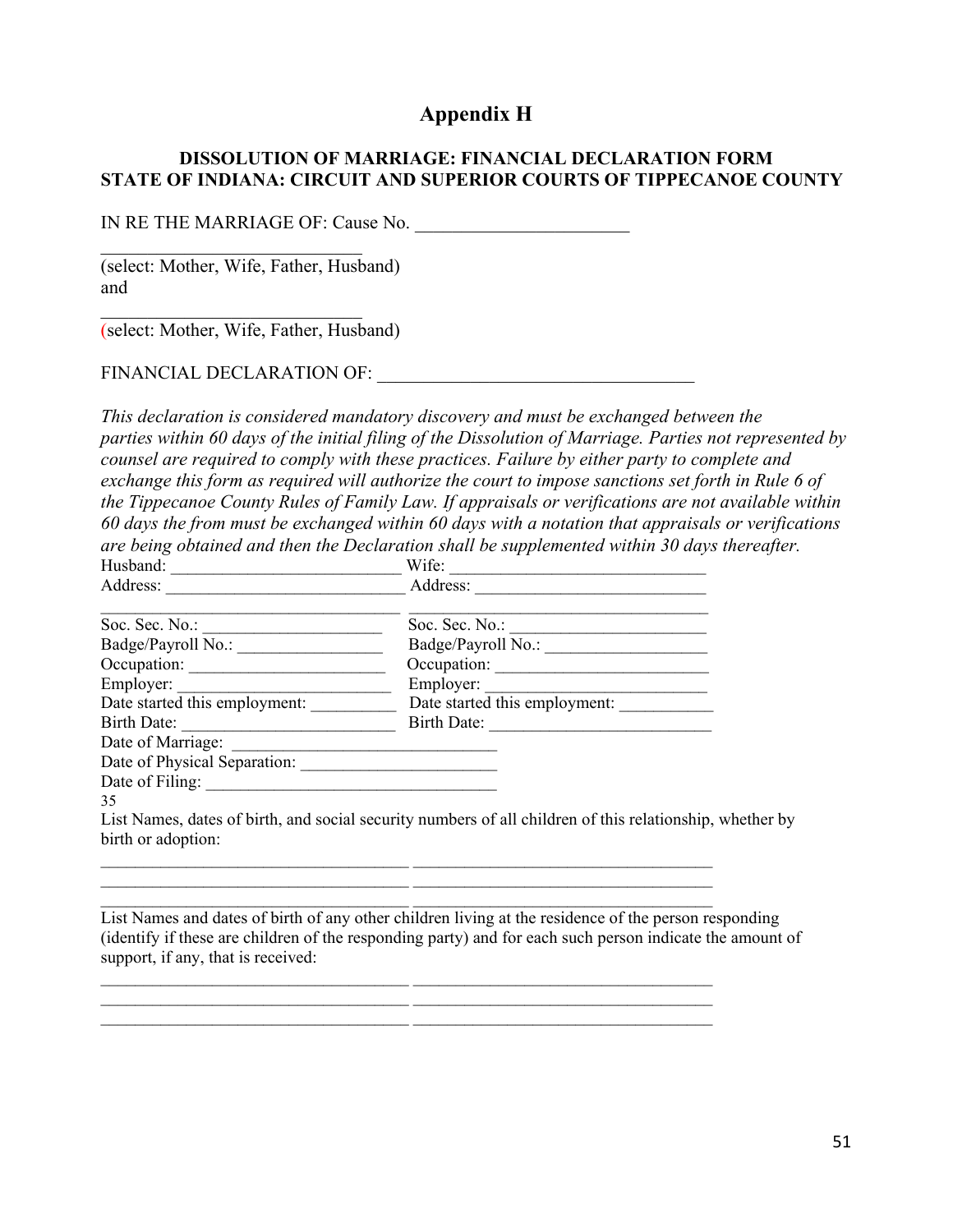### **Part I. INCOME AND EXPENSES STATEMENT**

**Attach COMPLETE copies of your Federal Income Tax Returns for the last three taxable years including all W2's and 1099's. Also attach proof of all wages earned in the present year up to the date of your response.** If current wage statement shows year to date wages and itemized deductions this is sufficient. If current wage statement does not indicate year to date earnings and deductions attach the 8 most recent pay stubs.

### **Person Responding**

 $\frac{1}{2}$ 

**A. Gross yearly** income from Salary and Wages, including commissions, bonuses, allowances and overtime received in most recent year.

**Average gross pay per** pay period (indicate whether you are paid weekly each 2 weeks or twice per month)

### **B. Gross Monthly Income From Other Sources1**

List and explain in detail any Rents received, Dividend income, or Pension, Retirement, Social Security, Disability and/or Unemployment Insurance benefits - or any other source including Public assistance, food stamps, and child support received for any child not born of the parties of this marriage.

 $\_$  $\_$  $\_$ 

1Some of these items may not apply to support or maintenance computations. 36

**C. SELECTED LIVING EXPENSES: List names and relations of each member of the household of the Responding party whose expenses are included.**

 $\_$  , and the set of the set of the set of the set of the set of the set of the set of the set of the set of the set of the set of the set of the set of the set of the set of the set of the set of the set of the set of th For each expense attach verification of payment even if it is not specifically requested on this form – please note that Indiana uses an Income Shares model for determining support and thus in most cases the expenses that a party has or does not have are not relevant in determining support under the Indiana Support Guidelines.

**However if** you claim your expenses justify a deviation from the support guidelines attach a detailed list of expenses together with verification of same.

#### **Person Responding**

Rent or Mortgage payments (residence)

Real Property Taxes (residence) if not included in mortgage payment \_\_\_\_\_\_\_\_\_\_\_

Real Property Insurance (residence) if not included in mortgage payment \_\_\_\_\_\_\_\_\_\_\_

 $\_$  , and the set of the set of the set of the set of the set of the set of the set of the set of the set of the set of the set of the set of the set of the set of the set of the set of the set of the set of the set of th \_\_\_\_\_\_\_\_\_\_\_\_\_\_\_\_\_\_\_\_\_\_\_\_\_\_\_\_\_\_\_\_\_\_\_\_\_ \_\_\_\_\_\_\_\_\_\_\_\_\_\_\_\_\_\_\_\_\_\_\_\_\_\_\_\_\_\_\_\_\_\_

Cost of **all** Medical Insurance - specify time period -

Attach verification of payment if not on pay stub

Cost of **only** that medical insurance that is related to the

children of this action - specify time period - attach

verification from employer or insurance company

Child care costs - **to permit work** - specify time

period (per day, week, month) - attach verification \_\_\_\_\_\_\_\_\_\_\_ Pre-School Costs (specify time period week, semester or year) \_\_\_\_\_\_\_\_\_\_\_\_\_\_\_\_\_\_

School Tuition - per semester (Grade or High School) \_\_\_\_\_\_\_\_\_\_

Book Costs - per semester (Grade or High School) \_\_\_\_\_\_\_\_\_\_\_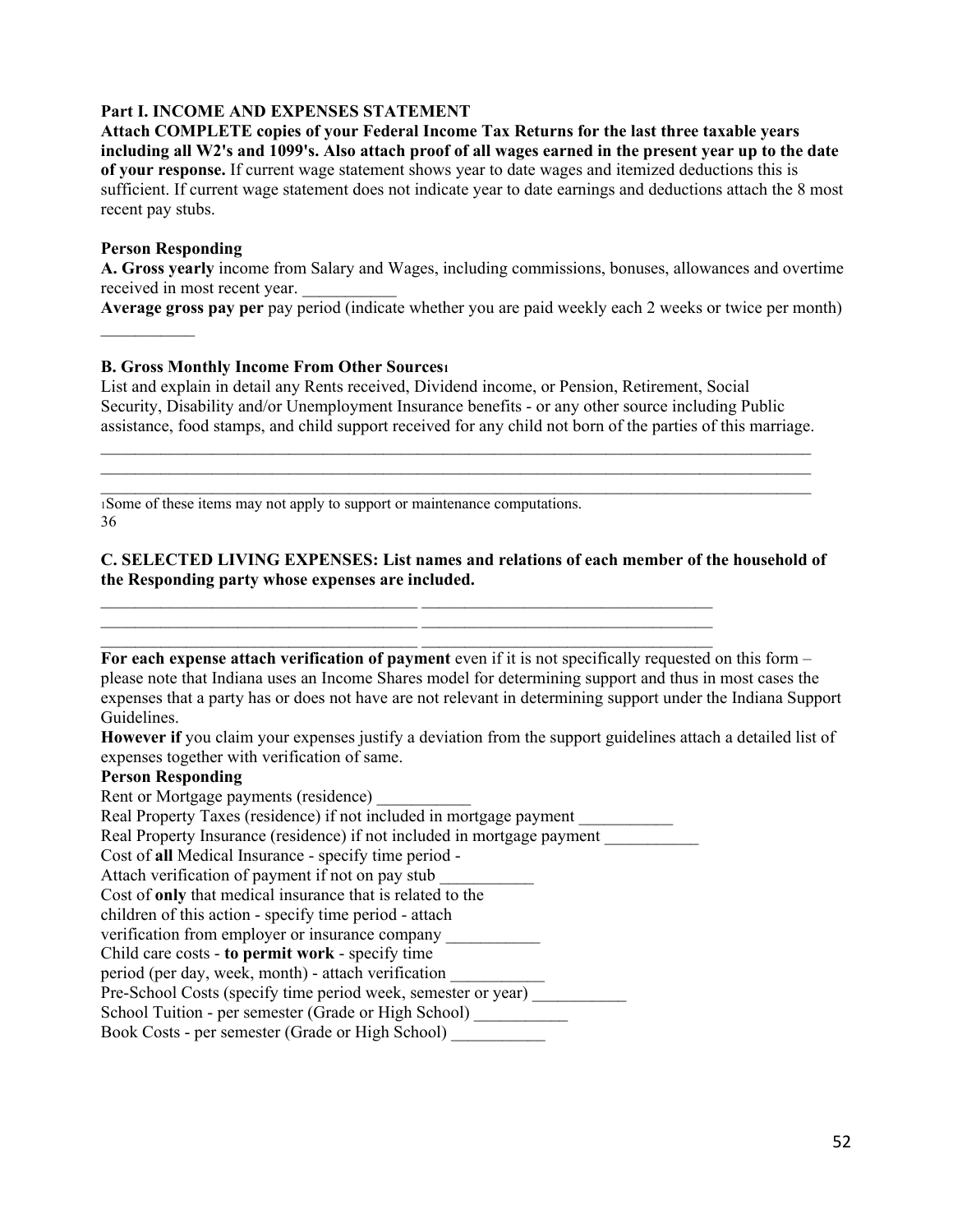## **For Post High School Attach separate list with explanation**

### **of loans and scholarships and grants** \_\_\_\_\_\_\_\_\_\_\_

Child support paid for children other than those involved in this case - attach proof of payment

**D. IN ALL CASES INVOLVING CHILD SUPPORT:** Prepare and attach any Indiana Child Support Guideline Worksheet (with documentation verifying your income); or, supplement with such a Worksheet within ten (10) days of the exchange of this Form.

Further, if there exists a parenting plan or pattern then state the number of overnights the non-custodial parent will have the child during the year.

The yearly number of overnights is

## **E. POST HIGH SCHOOL EDUCATION EXPENSE**

If any of the children subject to this case are attending post high school classes, or will attend within the next six months list the following information for each such student. **Further attach to this financial affidavit any documentation you have in support of these answers.**

Name of Student

Name of School

Cost of School per year - If applicable, include room and board

Identify all student financial aid including grants, scholarships, and loans and for each indicate what it is and how much will be received:

\_\_\_\_\_\_\_\_\_\_\_\_\_\_\_\_\_\_\_\_\_\_\_\_\_\_\_\_\_\_\_\_\_\_\_\_\_\_\_\_\_\_\_\_\_\_\_\_\_\_\_\_\_\_\_\_\_\_\_\_\_\_\_\_\_\_\_\_\_\_\_\_\_\_\_\_\_

Note in those cases where it is appropriate parties may want to engage in additional discovery concerning assets that might be applied to education such as IRA's, 401 K's etc. Note further that withdrawals from IRA's for educational expenses do not suffer a 10% penalty (IRC code sec 72 (t) 2 (e).

**F**. **Debts And Obligations**: (Include credit union) attach additional sheets as needed. Indicate any special circumstances, i.e., premarital debts, debts in arrears on the date of physical separation, or date of filing and the

amount or number of payments in arrears. **ATTACH A COPY OF THE MOST RECENT STATEMENT FOR EACH LISTED DEBT**

**Creditor's Name & Persons on Account Balance Monthly Payment**

### **PART II. NET WORTH - ATTACH ALL AVAILABLE DOCUMENTATION TO VERIFY VALUES** -

List all property owned either individually or jointly. Indication who holds or how the title is held: (H) Husband, (W) Wife, or (J) Jointly or other appropriate indication. WHERE SPACE IS INSUFFICIENT FOR COMPLETE INFORMATION OR LISTING PLEASE ATTACH SEPARATE PAGE.

**A. Household Furnishings**: (Value of Furniture, Appliances, and Equipment, as a whole - You need not itemize - indicate whether you use replacement cost or garage sale value)

**B. Automobiles, Boats, Snowmobiles, Motorcycles, Etc.**:

**Year - Make & Present Value Titled Owner Balance Owed**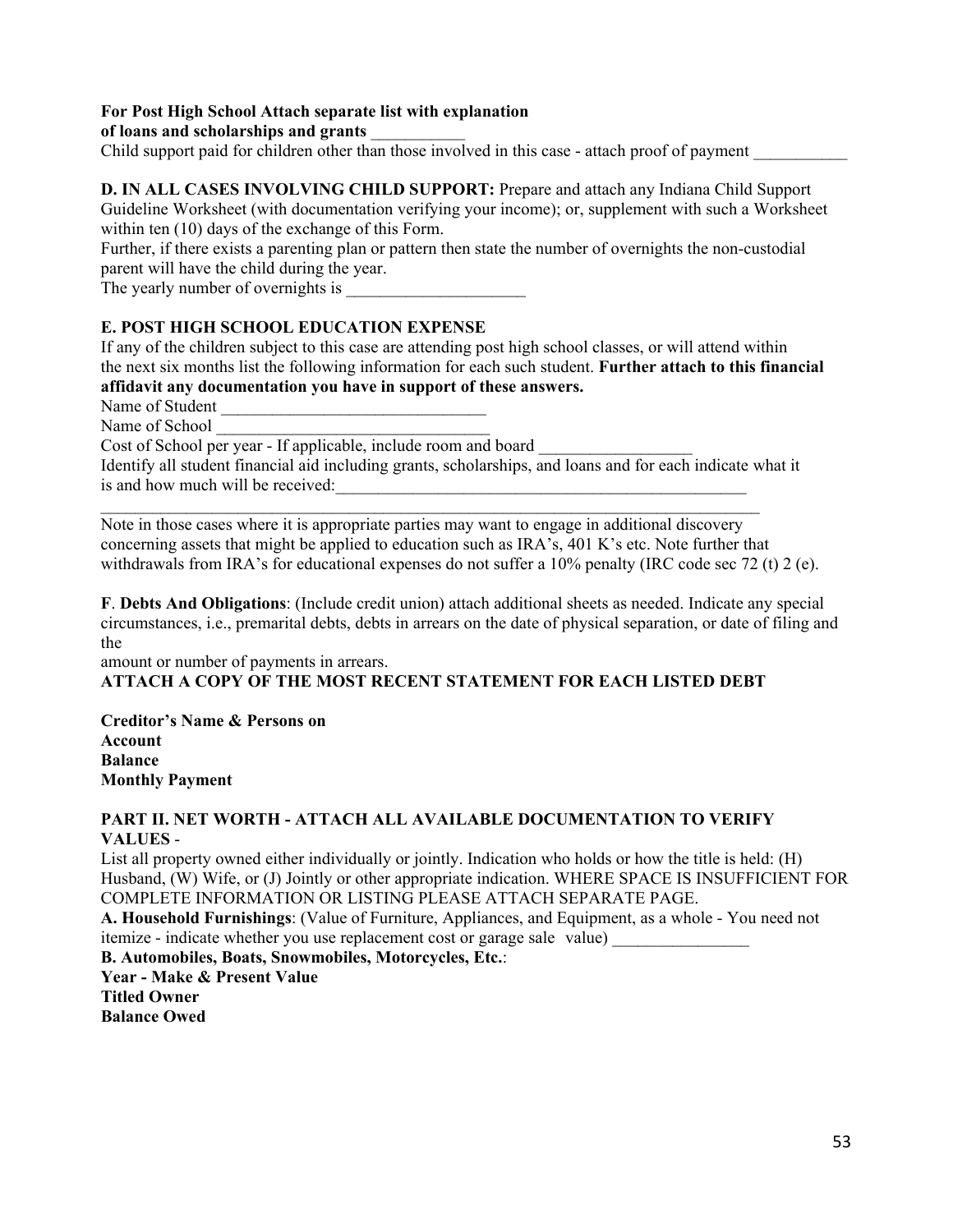**C**. **Cash and Deposit Accounts**: (including **ALL** banks, savings and loan associations, credit unions, thrift plans, mutual funds, certificate of deposit, savings and/or checking accounts, IRA's and annuities). **This also includes listing the contents of any safety deposit boxes**. Use additional page if necessary. **Name of Institution & Type of Account Owners Account No. Balance D. Securities:** (Stocks, Bonds, Etc) - use additional page if necessary

**Company Name Owner Shares Value**

**E. Real Estate**: (attach separate sheet with the following information for each separate piece of real estate). Address: Type of Property:

| Original Cost:                                                | Present Value:                                                                                               |  |
|---------------------------------------------------------------|--------------------------------------------------------------------------------------------------------------|--|
| <b>Basis for Valuation:</b>                                   |                                                                                                              |  |
| (Attach appraisal if obtained)                                |                                                                                                              |  |
| 1st MORTGAGE BALANCE AS OF DATE OF ANSWER:                    |                                                                                                              |  |
| Other liens (amount and type):                                |                                                                                                              |  |
| Monthly payment on each mortgage: 1st:                        | $2nd$ :                                                                                                      |  |
| To whom paid:                                                 |                                                                                                              |  |
| Taxes (if not included in Mtg. payment):                      |                                                                                                              |  |
| Insurance (if not included in Mtg. payment):                  |                                                                                                              |  |
| Special Assessments (including utility or condo assessments): |                                                                                                              |  |
|                                                               | Identify Individual contributions to the real estate (for example, inheritance, pre-marital assets, personal |  |
| loans, etc.):                                                 |                                                                                                              |  |
|                                                               |                                                                                                              |  |

**F. Retirement Plans**: List monthly amount you would be entitled to at earliest retirement date (indicating that date) if you stopped work today. Your response should indicate date of valuation. Further, if it is a defined interest plan list present amount in plan and date of valuation.

Also, identify whose plan it is and list both the name and the address of administrator of plan - indicate whether plan is vested - if not vested, indicate when it will vest:

\_\_\_\_\_\_\_\_\_\_\_\_\_\_\_\_\_\_\_\_\_\_\_\_\_\_\_\_\_\_\_\_\_\_\_\_\_\_\_\_\_\_\_\_\_\_\_\_\_\_\_\_\_\_\_\_\_\_\_\_\_\_\_\_\_\_\_\_\_\_\_\_\_\_\_\_\_  $\_$  $\_$ 

\_\_\_\_\_\_\_\_\_\_\_\_\_\_\_\_\_\_\_\_\_\_\_\_\_\_\_\_\_\_\_\_\_\_\_\_\_\_\_\_\_\_\_\_\_\_\_\_\_\_\_\_\_\_\_\_\_\_\_\_\_\_\_\_\_\_\_\_\_\_\_\_\_\_\_\_

| Attach documents from each plan verifying information. If not yet received, attach a copy of your |  |  |
|---------------------------------------------------------------------------------------------------|--|--|
| written request to the plan(s).                                                                   |  |  |